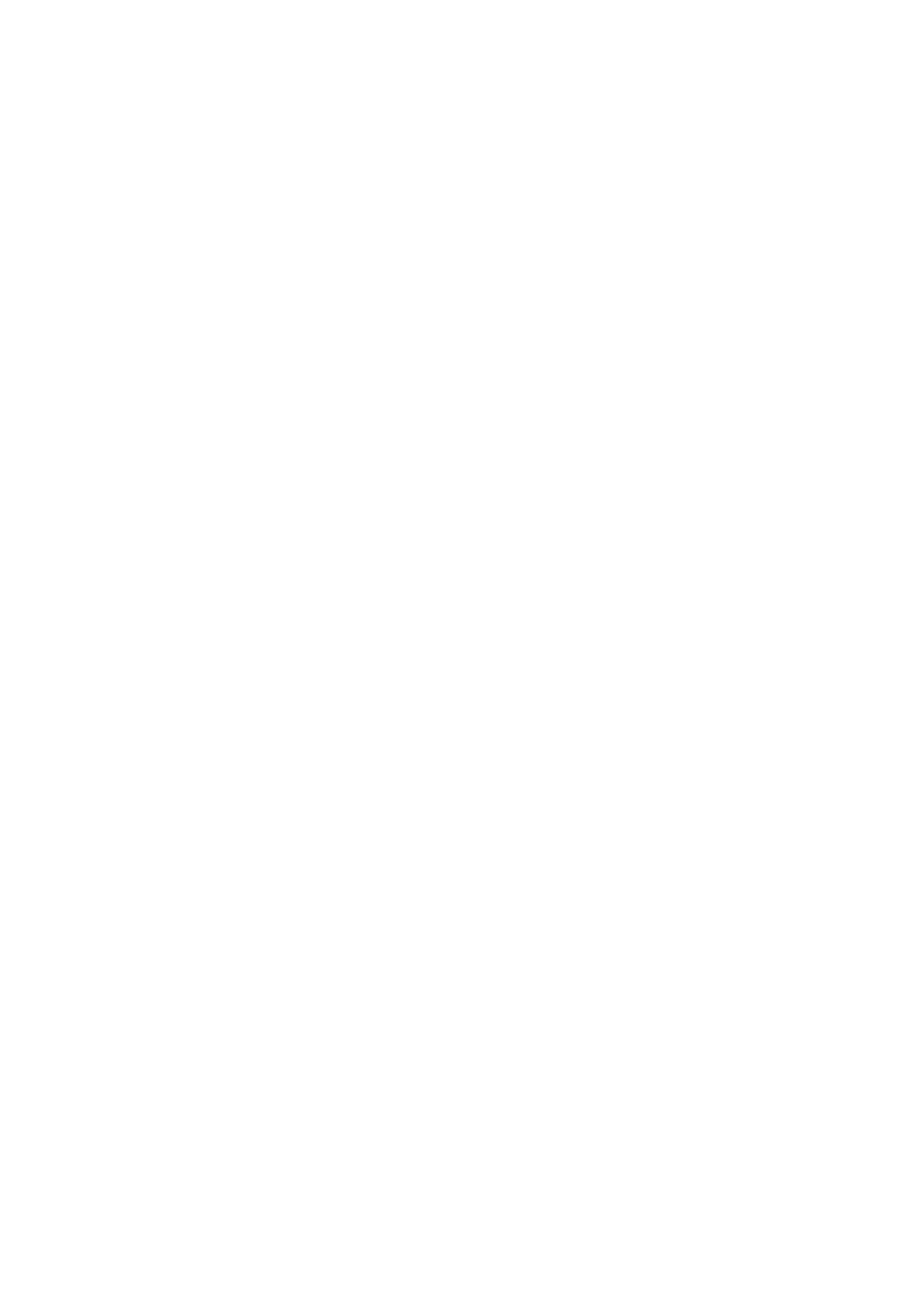

# **1 Welcome**

Chairperson I Fordham opened the hui and welcomed everyone in attendance. Member Toki led the meeting in a karakia.

#### Note: A roll call was conducted by Chairperson I Fordham that ascertained the following members were in attendance at the commencement of the meeting:

| <b>Member</b>                 | <b>Attendance</b> |
|-------------------------------|-------------------|
| Chairperson Izzy Fordham      |                   |
| Deputy Chairperson Luke Coles |                   |
| <b>Member Sue Daly</b>        |                   |
| Member Patrick O'Shea         |                   |
| Member Valmaine Toki          |                   |

# **2 Apologies**

There were no apologies.

#### **3 Declaration of Interest**

There were no declarations of interest.

# **4 Confirmation of Minutes**

Resolution number GBI/2022/1

MOVED by Chairperson I Fordham, seconded by Deputy Chairperson L Coles:

**That the Aotea / Great Barrier Local Board:**

**a) confirm the ordinary minutes of its meeting, held on Tuesday, 14 December 2021 as true and correct.**

# **CARRIED**

# **5 Leave of Absence**

There were no leaves of absence.

#### **6 Acknowledgements**

There were no acknowledgements.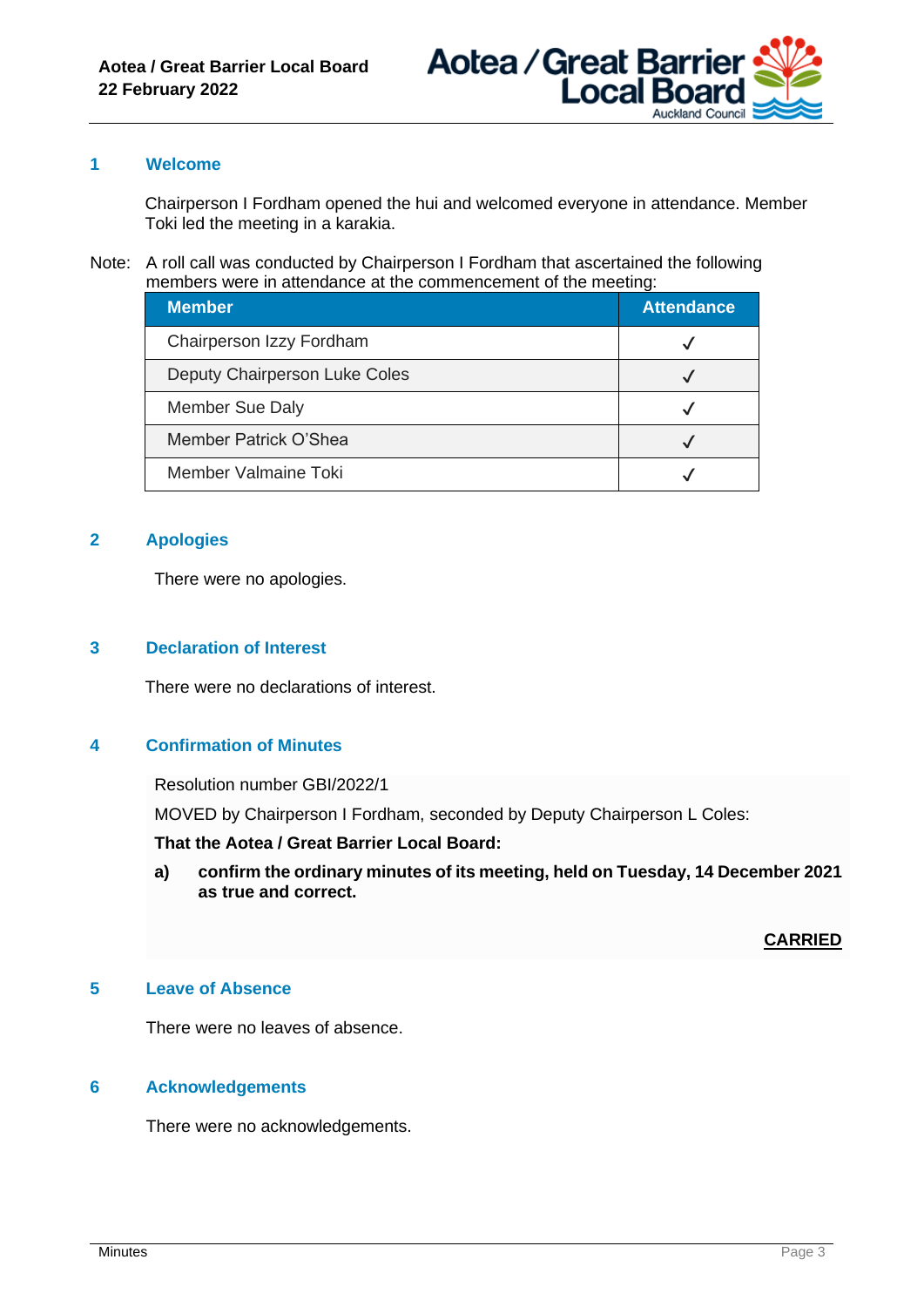

# **7 Petitions**

There were no petitions.

#### **8 Deputations**

There were no deputations.

#### **9 Public Forum**

There was no public forum.

#### **10 Extraordinary Business**

There was no extraordinary business.

#### **11 Environmental agency and community group reports**

Kirsty Prior - Operations Manager, Aotea - Great Barrier Island, Department of Conservation and Kate Waterhouse – Trustee of Aotea Great Barrier Environmental Trust were in attendance to speak to their respective reports.

#### Resolution number GBI/2022/2

MOVED by Chairperson I Fordham, seconded by Member P O'Shea:

**That the Aotea / Great Barrier Local Board:**

- **a) note the following:**
	- **i) Windy Hill Rosalie Bay Catchment Trust newsletter #41, December 2021**
	- **ii) Aotea / Great Barrier Natural Environment-Islands monthly update – December 2021 – January 2022 report**
	- **iii) Department of Conservation Operations report – February 2022**
	- **iv) Aotea Great Barrier Environmental Trust update – February 2022**
- **b) thank Kirsty Prior and Kate Waterhouse for their verbal update and attendance.**

**CARRIED**

# **12 Local Ward Area Councillor's Update**

Resolution number GBI/2022/3

MOVED by Chairperson I Fordham, seconded by Member V Toki:

# **That the Aotea / Great Barrier Local Board:**

**a) receive the written and verbal report update from the Waitematā and Gulf Ward Councillor, Pippa Coom.**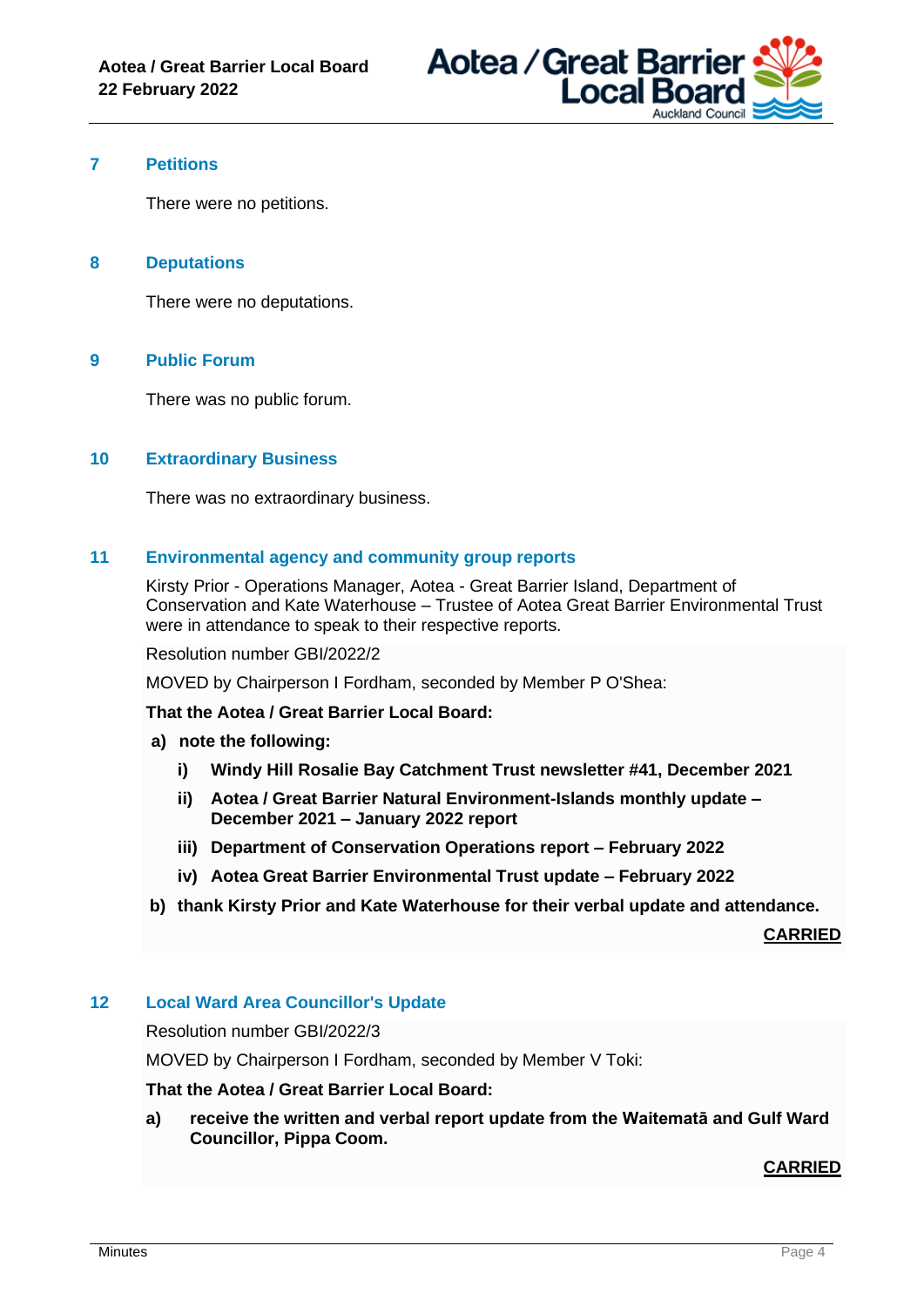

#### **13 Auckland Council's Quarterly Performance Report: Aotea / Great Barrier Local Board for quarter two 2021/2022**

Jacqui Fyers – Senior Local Board Advisor and Audrey Gan – Lead Financial Advisor were in attendance to speak to the report.

Resolution number GBI/2022/4

MOVED by Chairperson I Fordham, seconded by Member P O'Shea:

#### **That the Aotea / Great Barrier Local Board:**

- **a) receive the performance report for quarter two ending 31 December 2021.**
- **b) note the financial performance report in Attachment B of the agenda report will remain confidential until after the Auckland Council Group half-year results for 2021/2022 are released to the New Zealand Exchange (NZX), which are expected to be made public on or about 28 February 2022.**

**CARRIED**

#### **14 Reallocating funding to the construction and demolition waste leadership project**

Nicola Perry – Relationship Coordinator was in attendance to speak to this report.

Resolution number GBI/2022/5

MOVED by Chairperson I Fordham, seconded by Member S Daly:

**That the Aotea / Great Barrier Local Board:**

- **a) approve the reallocation of \$17,000 locally driven initiatives operational expenditure from the 2021 / 2022 natural environment ambassadors project to the new construction and demolition waste leadership project.**
- **b) thank Helen McCabe and Nicola Perry for their advice and mahi on this project.**

# **CARRIED**

#### **15 Aotea Great Barrier Village Parks Activation Plan - approval of draft plan for public feedback**

Shyrel Burt - Service and Asset Planning Specialist was in attendance to speak to this report.

Resolution number GBI/2022/6

MOVED by Chairperson I Fordham, seconded by Member V Toki:

#### **That the Aotea / Great Barrier Local Board:**

- **a) approve the draft Aotea / Great Barrier Village Parks Activation Plan (Attachment A of the report) for community engagement commencing April 2022.**
- **b) thank Shyrel Burt for her advice and hard mahi on this project.**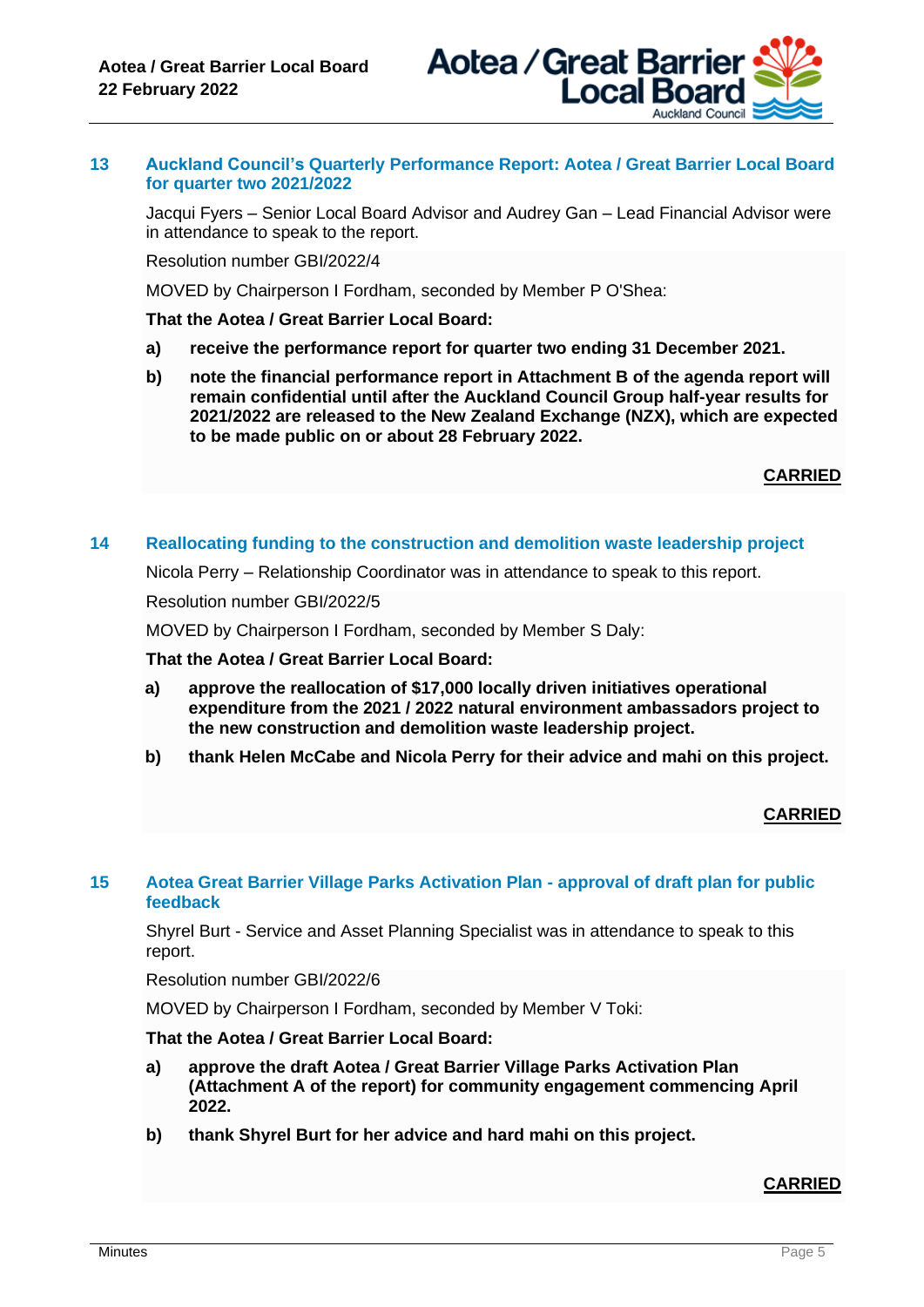

# **16 Approval for a change of purpose to a local grant for LG1904-119**

Resolution number GBI/2022/7

MOVED by Member P O'Shea, seconded by Deputy Chairperson L Coles:

**That the Aotea / Great Barrier Local Board:**

**a) accept the proposal for the Great Barrier Island Sports and Social Club Inc to use the underspend from grant application LG1904-119 to upgrade internet capability at its premises.**

**CARRIED**

# **17 Appointment of a local board representative to the Tū mai Tāonga sub committee**

Resolution number GBI/2022/8

MOVED by Member V Toki, seconded by Member P O'Shea:

**That the Aotea / Great Barrier Local Board:**

**a) approve the appointment of Izzy Fordham, Aotea / Great Barrier Local Board Chairperson, as the local board representative on the Tū Mai Tāonga subcommittee.**

#### **CARRIED**

**18 Ratification of Aotea / Great Barrier Local Board feedback on the Review of Sustainability Measures for New Zealand scallops (SCA 1 & SCA CS) for 2022/23**

Resolution number GBI/2022/9

MOVED by Chairperson I Fordham, seconded by Member S Daly:

#### **That the Aotea / Great Barrier Local Board:**

**a) ratify feedback submitted to the Fisheries New Zealand Review of Sustainability Measures for New Zealand scallops (SCA 1 & SCA CS) for 2022/23, through the approved Chair and Deputy Chair delegation on 8 February 2022 (Attachment A of the report).**

#### **CARRIED**

Note: As per Aotea / Great Barrier Local Board revised standing order 1.9.7, Member O'Shea requested that his dissenting view to the support of option 1 for a full closure of the scallop fisheries in the Fisheries New Zealand Review of Sustainability Measures for New Zealand scallops letter, be recorded.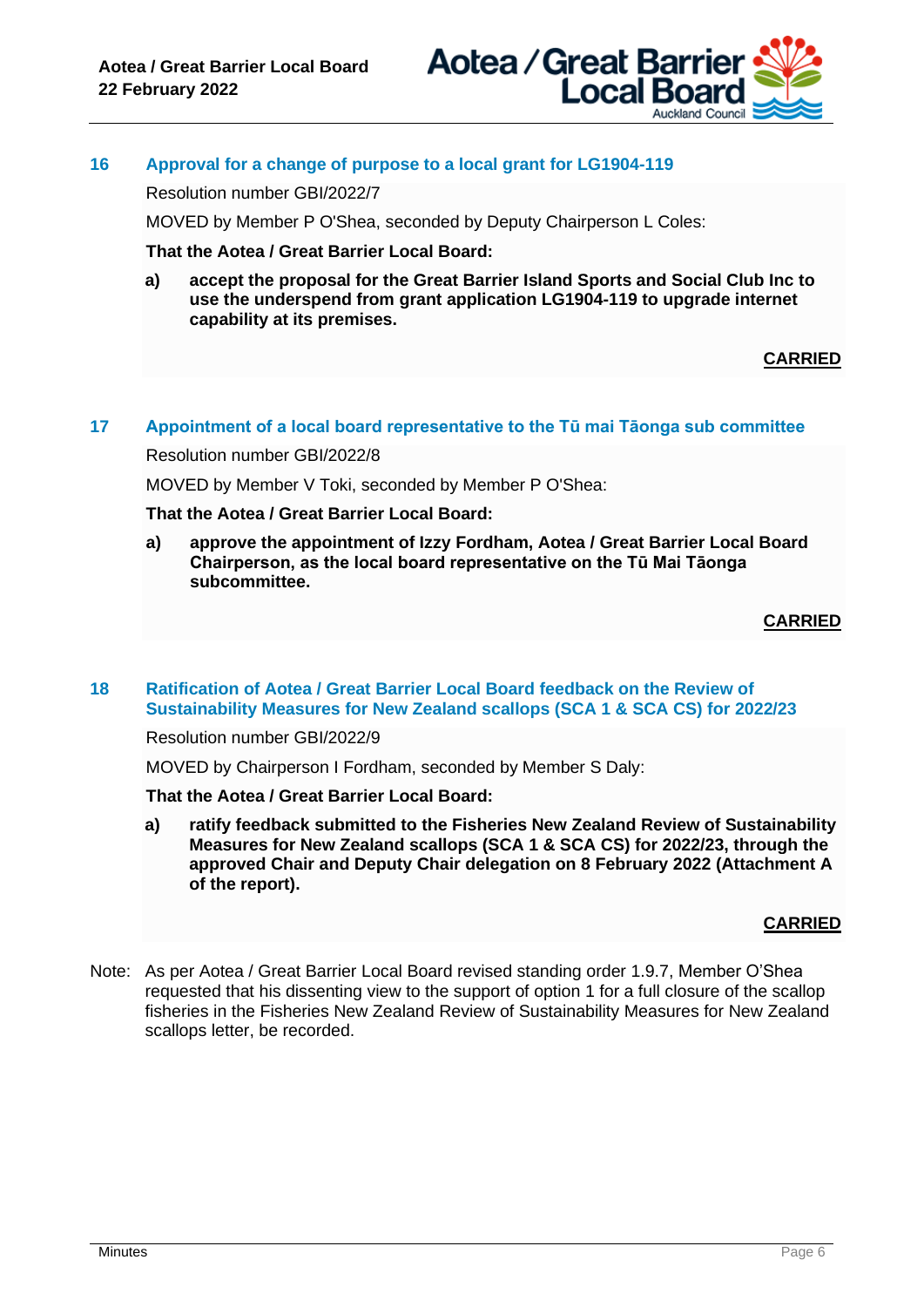

# **19 Auckland's Water Strategy**

Note: changes to the original recommendation were made with the agreement of the meeting.

Resolution number GBI/2022/10

MOVED by Chairperson I Fordham, seconded by Deputy Chairperson L Coles:

#### **That the Aotea / Great Barrier Local Board:**

- **a) note that the local board is a strong advocate and a funder for action to improve terrestrial and marine water quality, and the protection and restoration of associated environments.**
- **b) identify that the Aotea / Great Barrier Local Board Plan 2020 has the goal of 'an island where our streams run clean and free, and marine waters are protected and full of life' along with the following water focused initiatives:**
	- **i) establishing an emergency potable water supply**
	- **ii) acknowledging that the Waitangi Tribunal has stated that the Treaty of Waitangi provides for Māori proprietary interest in water bodies, as well as the exercise of tino rangatiratanga and kaitiakitanga over water, and work alongside mana whenua to ensure safe and clean drinking water for everyone**
	- **iii) establishing a water security plan that starts with an understanding of our aquifers**
	- **iv) supporting AoteaOra to establish a drinking water refill programme**
	- **v) mitigating the effects of climate change by restoring freshwater ecosystems to provide ecological services such as flood mitigation, habitat for native biodiversity, sedimentation reduction, and carbon sequestration through riparian planting**
	- **vi) delivering a local freshwater stream quality programme to identify and mitigate pollution sources**
	- **vii) modifying our road culverts so fish migration is unhindered in our streams**
	- **viii) investigating and implementing marine protection, using tools such as, Ahu Moana, rāhui, and marine reserves with mana whenua, the community, and DOC, with Sea Change - Tai Timu Tai Pari as a guide**
		- **ix) supporting and enhancing marine biodiversity and biosecurity by funding locally based education and enforcement.**
- **c) endorse the vision of the Water Strategy: te mauri o te wai o Tāmaki Makaurau, the life-sustaining capacity of Auckland's water, is protected and enhanced, and the aspiration for a future in which:** 
	- **Aucklanders are able to swim in, and harvest from, our rivers, estuaries and harbours**
	- **Life in and sustained by water is thriving**
	- **Everyone has access to enough water of the appropriate quality to meet their needs.**
- **d) endorse the eight strategic shifts of the Water Strategy framework and their intermediate actions listed:**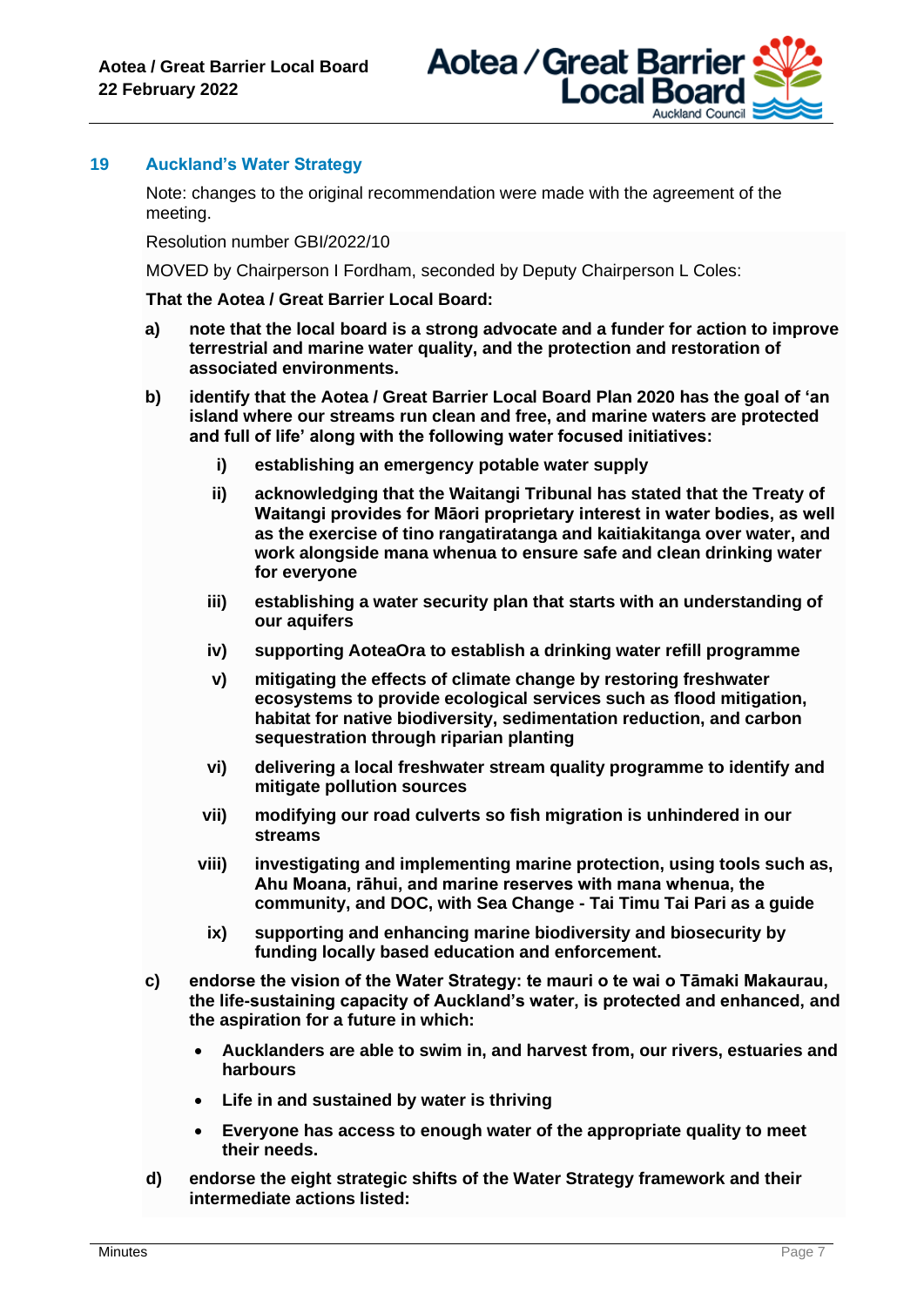

- **i) Te Tiriti Partnership**
- **ii) Empowered Aucklanders**
- **iii) Sustainable Allocation and Equitable Access**
- **iv) Regenerative Water Infrastructure**
- **v) Water Security**
- **vi) Integrated Land use and Water Planning**
- **vii) Restoring and Enhancing Water Ecosystems**
- **viii) Pooling Knowledge.**
- **e) note with regards to the Restoring and Enhancing Water Ecosystems shift, that the catchment-based approach to the health of water ecosystems needs to be extended from current terrestrial focussed practise to be extended include the coastal marine area and truly encapsulate Ki uta ki tai, the concept of mountains to the sea.**
- **f) acknowledge the production of the Water Strategy as a landmark policy framework for Auckland Council which has for been made possible by the significant sharing of knowledge, substantive deliberation, and ongoing contribution of staff, mana whenua, stakeholders, and participating public and elected members.**

# **CARRIED**

Note: Chairperson I Fordham thanked Glenn Boyd – Local Area Manager for his advice and hard mahi on the board's feedback to report items19, 20 and 21.

#### **20 Proposed Auckland Council submission on the Kia kaha ake te tiakina o ngā puna wai-inu/Improving the protection of drinking-water sources: Resource Management (National Environmental Standards four sources of Human Drinking Water) Regulations 2007**

The board's feedback to support Auckland Council's submission on the proposed amendments to the National Environmental Standards for Sources of Human Drinking Water was tabled. A copy of the tabled document has been placed on the official minutes and is available on the Auckland Council website as a minutes attachment.

Resolution number GBI/2022/11

MOVED by Chairperson I Fordham, seconded by Member V Toki:

# **That the Aotea / Great Barrier Local Board:**

**a) receive the attached feedback to inform a council-wide submission on the proposed amendments to the** *Kia kaha ake te tiakina o ngā puna wai-inu / Improving the protection of drinking-water sources: Resource Management (National Environmental Standards for Sources of Human Drinking Water) Regulations 2007* **consultation document (NES-DW).**

# **CARRIED**

# **Attachments**

A 22 February 2022 Aotea / Great Barrier Local Board, item 20 – Proposed Auckland Council submission on the Kia kaha ake te tiakina o ngā puna wai-inu/Improving the protection of drinking-water sources: Resource Management (National Environmental **Standards**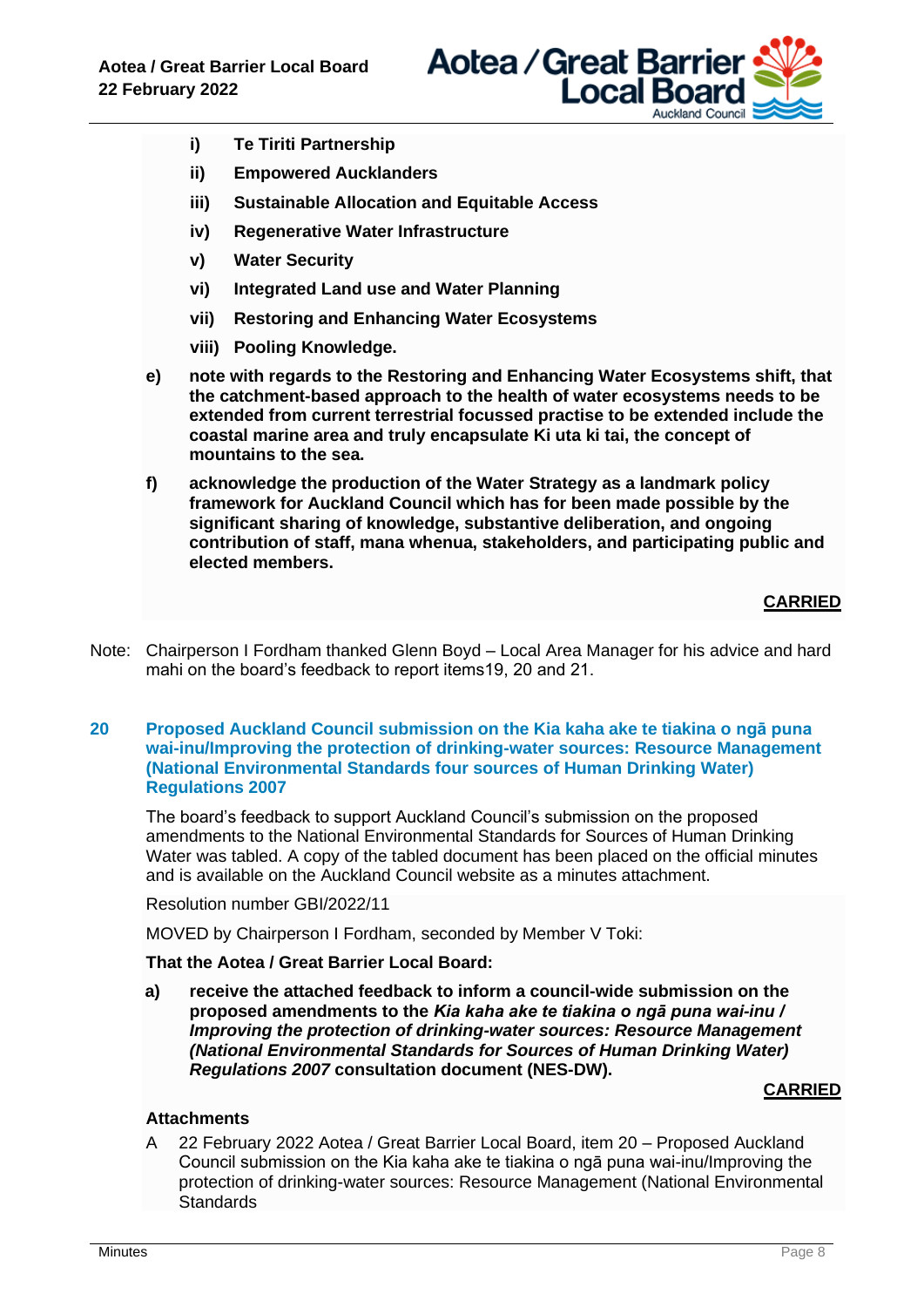

# **21 Proposed Auckland Council submission on the Hākaimangō-Matiatia Marine Reserve application**

Dave Allen - Manager Natural Environment Strategy was in attendance to speak to this report.

Note: changes to the original recommendation were made with the agreement of the meeting.

Resolution number GBI/2022/12

MOVED by Chairperson I Fordham, seconded by Member S Daly:

#### **That the Aotea / Great Barrier Local Board:**

- **a) note that the local board is a strong advocate and a funder for action to improve terrestrial and marine water quality, and the protection and restoration of associated environments.**
- **b) identify that the Aotea / Great Barrier Local Board Plan 2020 has the goal of 'an island where our streams run clean and free, and marine waters are protected and full of life' along with the following marine environment related initiatives:**
	- **i) acknowledging that the Waitangi Tribunal has stated that the Treaty of Waitangi provides for Māori proprietary interest in water bodies, as well as the exercise of tino rangatiratanga and kaitiakitanga over water**
	- **ii) mitigating the effects of climate change by restoring freshwater ecosystems to provide ecological services such as flood mitigation, habitat for native biodiversity, sedimentation reduction, and carbon sequestration through riparian planting**
	- **iii) delivering a local freshwater stream quality programme to identify and mitigate pollution sources**
	- **iv) modifying our road culverts so fish migration is unhindered in our streams**
	- **v) investigating and implementing marine protection, using tools such as, Ahu Moana, rāhui, and marine reserves with mana whenua, the community, and DOC, with Sea Change - Tai Timu Tai Pari as a guide**
	- **vi) supporting and enhancing marine biodiversity and biosecurity by funding locally based education and enforcement.**
- **c) acknowledge the community led application by Friends of the Gulf on the proposed Hākaimangō-Matiatia Marine Reserve application being consulted on by Department of Conservation.**
- **d) note the local boards interest in community led action around marine protection and learning what has worked well along with what insights for improvement may have been taken on.**
- **e) support any marine protection proposals to involve mana whenua and provide opportunity for involvement in direction setting and decision making.**
- **f) notes through its membership of the Hauraki Gulf Forum the local board support the vision of reversing the decline of the Hauraki Gulf seeking to restore the balance of life-supporting ecosystems.**
- **g) await the Governments implementation of its Revitalising the Gulf response action plan which includes marine protection and establishing 11 new High protection Areas.**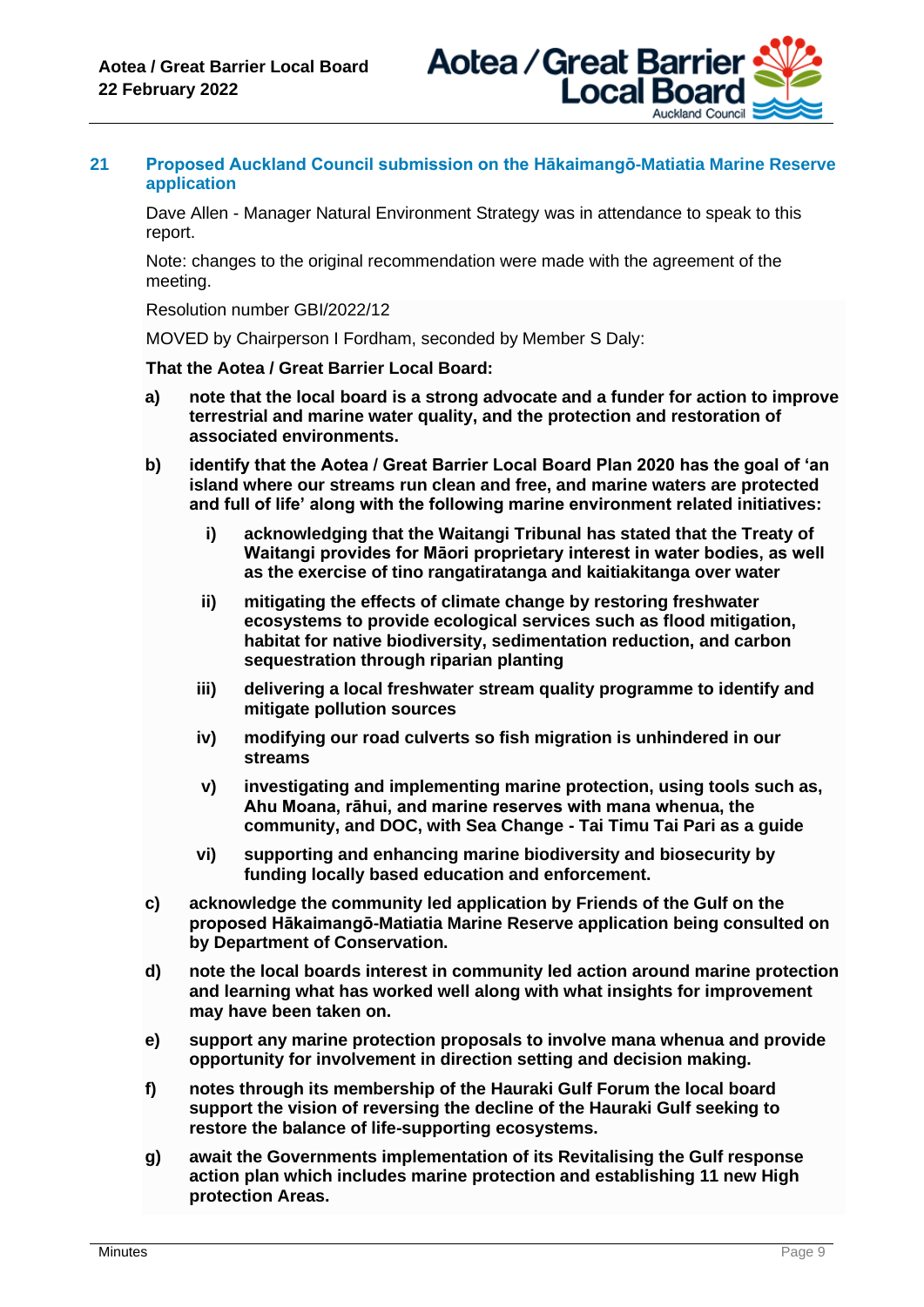

**h) seek for the upcoming Auckland Unitary Plan review to fully incorporate the Coastal Marine Areas and give guidance on how biodiversity outcomes are achieved out to the 12km local authority seaward boundary.**

**CARRIED**

# **22 Public feedback on proposal to amend Stormwater Bylaw 2015**

Note: changes to the original recommendation with inclusion of new clause b) and deletion of clause c) and d) were made with the agreement of the meeting.

Resolution number GBI/2022/13

MOVED by Chairperson I Fordham, seconded by Member P O'Shea:

**That the Aotea / Great Barrier Local Board:**

- **a) tūtohi / receive the public feedback on the proposal to amend Te Kaunihera o Tāmaki Makaurau Te Ture-ā-rohe Wai Āwhā 2015 / Auckland Council Stormwater Bylaw 2015 in this report**
- **b) request that, where applicable, unhindered fish migration is of consideration for any new public stormwater assets and private stormwater systems.**

**CARRIED**

#### **23 Ngā Pou Taunaha o Aotearoa - New Zealand Geographic Board: recording of unofficial place names as official**

Note: changes to the original recommendation were made with the agreement of the meeting.

Resolution number GBI/2022/14

MOVED by Chairperson I Fordham, seconded by Member V Toki:

#### **That the Aotea / Great Barrier Local Board:**

- **a) support the use of Māori place names and dual Māori and English naming across the Aotea / Great Barrier Local Board area.**
- **b) acknowledge the work done in identifying and collating the unofficial names and proposed corrections in the attachments to this report and the opportunity being identified to expediate the standard naming process.**
- **c) do not support the current fast track proposal as it stands.**
- **d) seek guidance from mana whenua on the endorsement of the use and spelling of the listed (Attachments A, B, C to the report) Māori place names**
- **e) note the local board are currently not in an informed governance position to make any comment on the proposals until mana whenua engagement has occurred and has been clearly presented to the local board**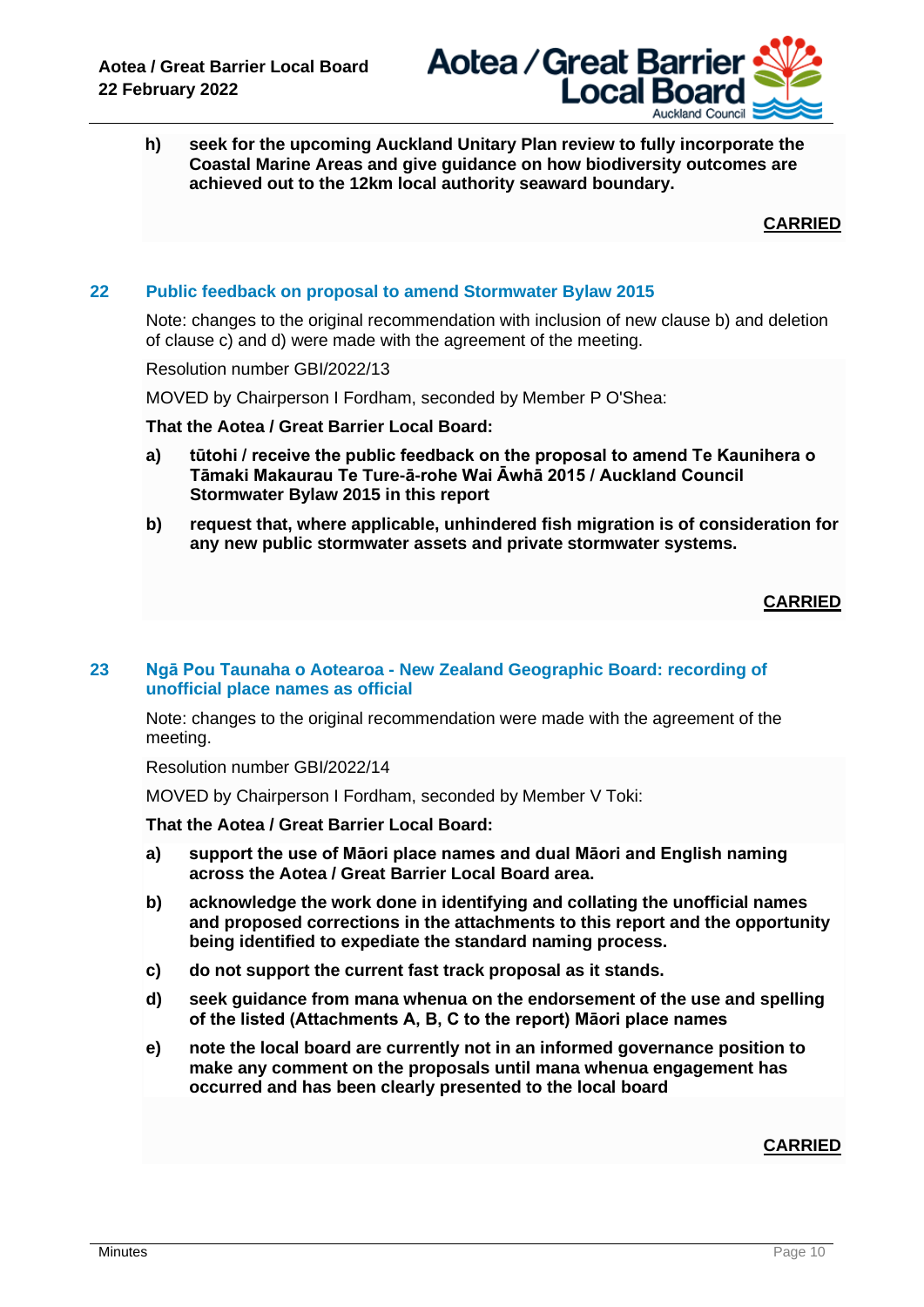

# **24 Public feedback on proposal to make a Freedom Camping in Vehicles Bylaw 2022**

Note: changes to the original recommendation were made with the agreement of the meeting.

Resolution number GBI/2022/15

MOVED by Chairperson I Fordham, seconded by Member P O'Shea:

**That the Aotea / Great Barrier Local Board:**

- **a) tūtohi / receive public feedback on the proposal to make a new Te Kaunihera o Tāmaki Makaurau Te Ture ā-Rohe Noho Puni Wātea ā-Waka 2022 / Auckland Council Freedom Camping in Vehicles Bylaw 2022 in this agenda report.**
- **b) note that the Aotea community hold mixed views on freedom camping with regards to individual freedoms over regulatory constraint.**
- **c) support the proposed four Aotea sites (Blind Bay, Gooseberry Flat, Medlands carpark and old service centre building area) to be freedom camping prohibited areas.**
- **d) note that Aotea is under resourced with no on-island staffing to give effect to any regulatory compliance monitoring and enforcement.**
- **e) note a lack of diversity amongst submitter demographics and support council's efforts for greater inclusivity within our engagement practices.**
- **f) thank Rebekah Forman and Saralee Gore for their succinct advice and hard mahi.**

**CARRIED**

#### **25 Resource Management System Reform**

Resolution number GBI/2022/16

MOVED by Chairperson I Fordham, seconded by Member S Daly:

**That the Aotea / Great Barrier Local Board:**

**a) note the local boards feedback provided under delegation to the Planning Committee on the Transforming Aotearoa New Zealand's resource management system: Our future resource management system - materials for discussion document to inform the council's draft submission.**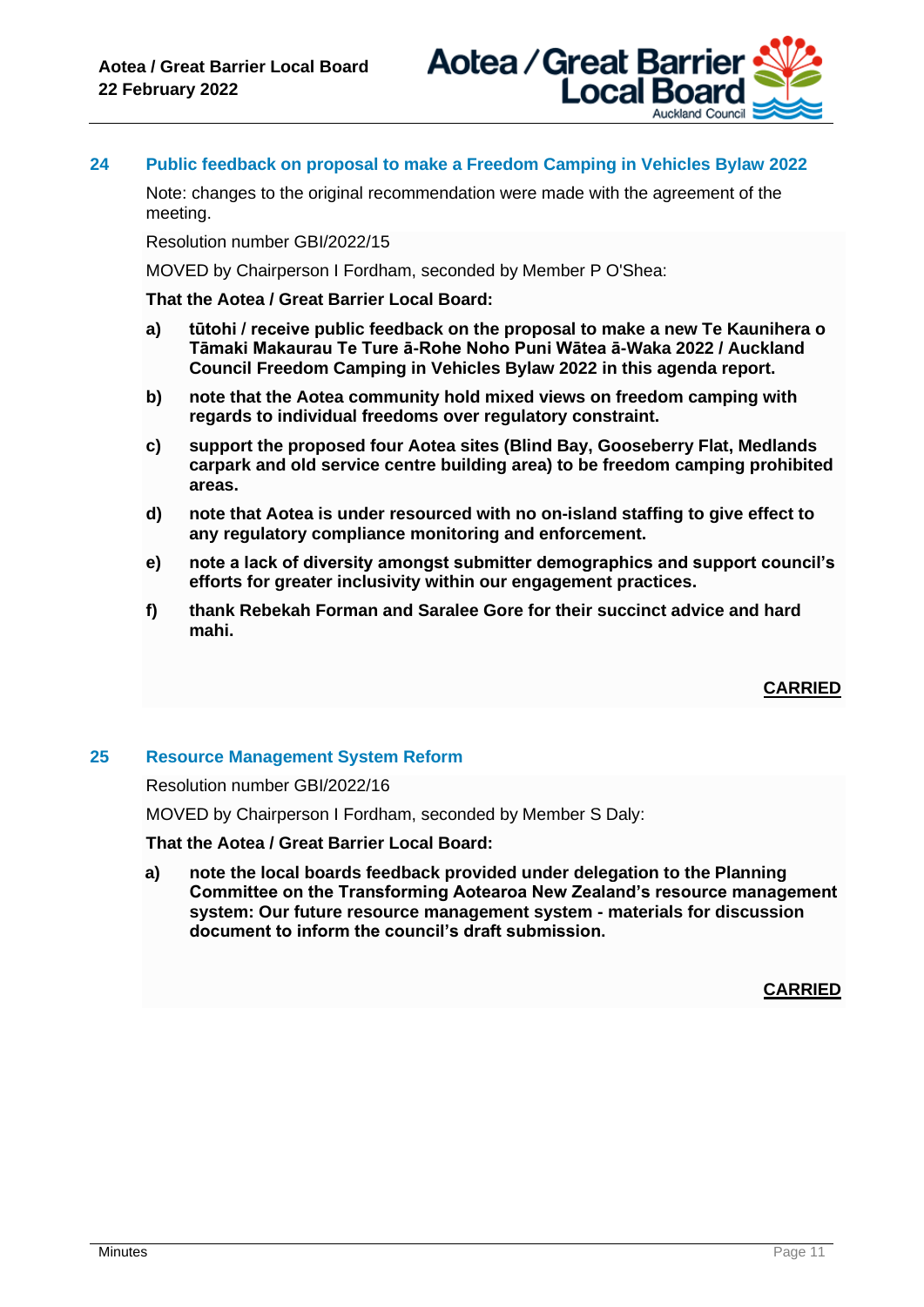

#### **26 Public feedback on proposal to make a new Signs Bylaw 2022**

Note: changes to the original recommendation with deletion of clause b), c) and d) were made with the agreement of the meeting.

Resolution number GBI/2022/17

MOVED by Chairperson I Fordham, seconded by Member P O'Shea:

#### **That the Aotea / Great Barrier Local Board:**

**a) tūtohi / receive the public feedback on the proposal to make a new Auckland Council and Auckland Transport Ture ā-Rohe mo nga Tohu 2022 / Signs Bylaw 2022 and associated controls in this agenda report.** 

**CARRIED**

#### **27 Local Board Correspondence**

Resolution number GBI/2022/18

MOVED by Chairperson I Fordham, seconded by Member V Toki:

**That the Aotea / Great Barrier Local Board:**

- **a) note the following letters:**
	- **i) letter sent to Hon David Parker dated 8 February 2022 as Attachment A to this report**
	- **ii) letter of support to the submission of Quiet Sky Waiheke on Civil Aviation Bill 61-1 (2021) as Attachment B to this report.**

**CARRIED**

#### **28 Aotea / Great Barrier Local Board Governance Forward Work Calendar 2019 - 2022**

Resolution number GBI/2022/19

MOVED by Chairperson I Fordham, seconded by Member V Toki:

**That the Aotea / Great Barrier Local Board:**

**a) note its Governance Forward Work Calendar for the political term 2019 - 2022 as at February 2022.**

**CARRIED**

#### **29 Aotea / Great Barrier Local Board Workshop Record of Proceedings**

Resolution number GBI/2022/20

MOVED by Chairperson I Fordham, seconded by Member P O'Shea:

#### **That the Aotea / Great Barrier Local Board:**

**a) note the record of proceedings for the local board workshops held on Tuesday 7 December 2021, Tuesday 1 February and Tuesday 8 February 2022.**